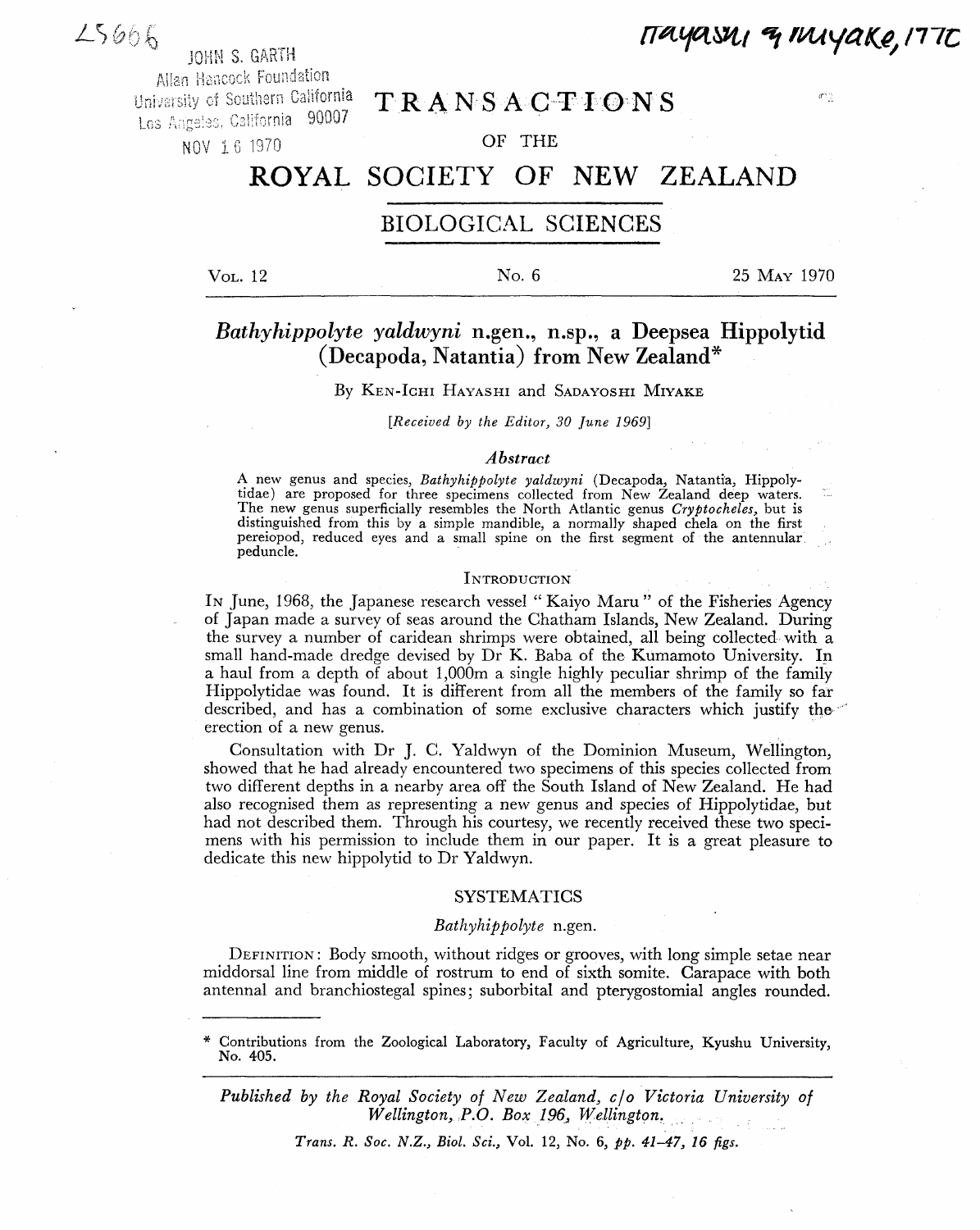### 42 *Transactions*—BIOLOGICAL SCIENCES VOL. 12

Rostrum directed forwards with many teeth on upper margin and with one or no tooth on the lower margin. Third abdominal somite produced posteriorly over base of fourth somite; pleura of first four somites rounded; pleuron of fifth somite bluntly pointed. Telson with 10 to 15 spinules close to lateral margin; posterior margin truncate, without spinules. Eye reduced, not pigmented; eyestalk not visible. First segment of antennular peduncle with a small erect spine on outer margin near base; stylocerite acutely pointed, falling short of end of first segment. Outer antennular flagellum flattened, uniramous, and slightly longer than carapace; inner flagellum short, extending only to distal extremity of antennal scale. Antennal scale broad, lamellar part extending well beyond outer terminal spine. Mandible without incisor process or palp. Distal endite of maxilla entire, not cleft into two lobes. Pleurobranchs present on all pereiopods; exopods on all maxillipeds; epipods on first and third maxillipeds. First and second pereiopods chelate; dorsal extremity of merus of first pereiopod produced to an acute spiniform process. Chela of second pereiopod very small, carpus subdivided into ten joints. Dactyli of last three pereiopods very long and slender, without any spinules on posterior border. Uropod slightly shorter than telson; outer margin of exopod with a spine near its base, outer terminal spine absent. Eggs few and large.

#### TYPE SPECIES: *Bathyhippolyte yaldwyni* n.sp. **Bathyhippolyte yaldwyni** n.sp. Figs. 1-16.

TYPES: Trawl station 36, Chatham Rise, New Zealand, 44°44'S, 175°42'E, July 16, 1968, time 18.30-19.35, depth 995—1,110m, bottom mud, " Kaiyo Manx"—one ovig. ? (holotype, Zoological Laboratory, Kyushu University, ZLKU No. 11628).

Dominion Museum bottom station 189, off East Otago coast, edge of Karitane Canyon (  $=$  Canyon A), 45°38.5'S, 171°2'E, August 14, 1955, depth 120fms, "Alert" (collected by a combined Dominion Museum and Portobello Marine Station field party)—one *\$* (allotype, Rijksmuseum van Natuuralijke Historie, Leiden, No. D25538).

Portobello Marine Station collection station 55.8, off East Otago coast, edge of Taiaroa Canyon ( = Canyon C), August 16, 1955, depth 350fms, "Alert" (collected by a combined Dominion Museum and Portobello Marine Station field party)—one ovig. 9 (paratype, Dominion Museum, Z. Cr. 1862).



FIG. 1.-Bathyhippolyte yaldwyni n.gen., n.sp., holotype. Scale represents 5mm.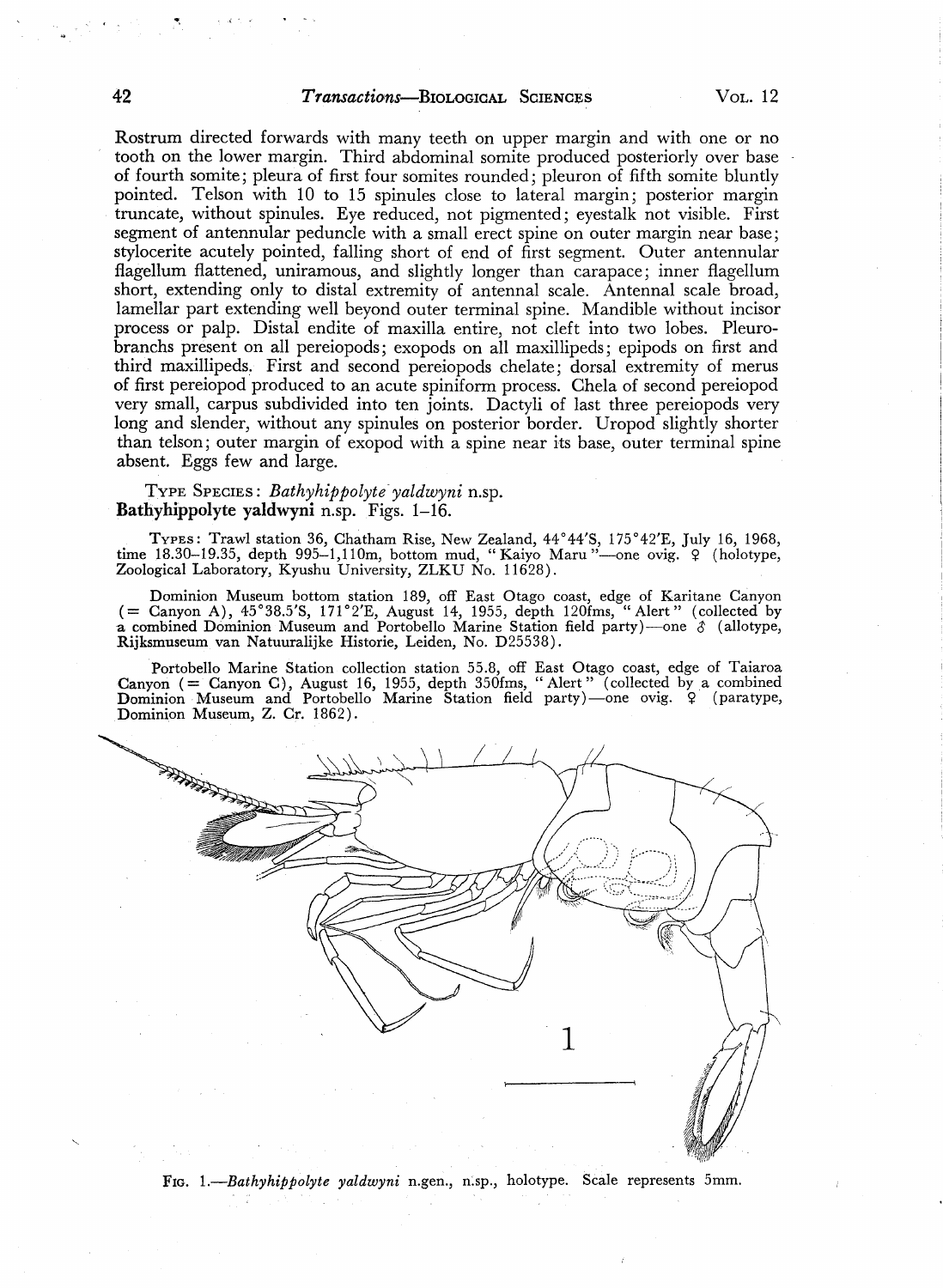DESCRIPTION OF HOLOTYPE: The specimen is about 28mm in body length. Rostrum slender, extending forwards and reaching end of first segment of antennular peduncle; on its upper margin there are about 15 teeth, of which the posterior seven are placed on the carapace; the distal one is very small and situated close to the apex; lower margin straight and unarmed. Carapace 2.2 times as long as rostrum; supraorbital spine absent and pterygostomial angle rounded.

Abdomen smooth; pleura of first four somites anteriorly and posteriorly rounded. Pleuron of fifth somite bluntly pointed posteriorly. Third somite very large and posteriorly produced over base of fourth somite. Sixth somite 1.8 times as long as broad (measured at the posterior end); its pleuron is bluntly triangular; posterolateral angle pointed. Telson long, slender, dorsally flattened and 1.6 times as long as sixth somite; there are 12 spinules on the left side and 10 on the right; all spinules but one are placed close to lateral margin, the exception being a proximal spinule of the right series which is much smaller and situated a little inside the level of the other spinules. Posterior margin truncate, without spinules but with three rather stout setae and a few fine setae present between them.

Eye much reduced, not pigmented and reaching slightly beyond the line of the anterior margin of the carapace; eyestalk not visible; the cornea are juxtaposed at the base of the rostrum in dorsal view.

Antennular peduncle reaches middle of antennal scale; first segment long, slender and armed with a diagnostic small erect spine on the outer margin near the base. Stylocerite slender and falls short of end of first segment. Second and third segments equal in length. Outer flagellum flattened and composed of about 30 joints, of which the basal 20 joints have short fine setae on the ventral side and a rather long seta on the outer distal end of each articulation. Inner flagellum cylindrical, about one-third the length of the outer flagellum and extends to the distal end of the antennal scale.

Antennal scale broad, three times as long as broad measured at the base of the outer spine; outer margin concave and ends in a stout spine which falls short of the expansion of the lamellar part. Basicerite armed with an acute spine on outer side. Carpocerite long, reaching outer spine of scale.

Mandible bears neither an incisor process nor a palp; molar process ends in a slender process with several minute denticulations. The maxillule has slender proximal endite; distal endite is much broader; palp bears two hairs. Distal endite of maxilla entire, not cleft into two parts; proximal endite reduced to a small lobe; palp short and rather broad; scaphognathite well developed. First maxilliped has large distal endite; proximal endite small; palp large and broad; the caridean lobe is also well developed; exopod flagellum short and small, epipod broad. The second maxilliped is rather different from the usual form; the distinct epipod is absent; the exopod well developed, with a long plumose hair at the middle in addition to the terminal hairs. Third maxilliped reaches end of scale: ultimate segment about 1.5 times as long as penultimate segment; antepenultimate segment twice as long as penultimate; the exopod small and does not reach to middle of antepenultimate segment.

The branchial formula:

|               | Maxillipeds |                |                          |  | Pereiopods |  |   |   |   |
|---------------|-------------|----------------|--------------------------|--|------------|--|---|---|---|
|               |             | $\overline{2}$ | 3                        |  |            |  | 3 | 4 | 5 |
| Pleurobranchs |             |                |                          |  |            |  |   |   |   |
| Arthrobranchs | --          |                | $\overline{\phantom{a}}$ |  | -          |  |   |   |   |
| Podobranchs   |             |                |                          |  |            |  |   |   |   |
| Epipods       |             | $\sim$         |                          |  |            |  |   |   |   |
| Exopods       |             |                |                          |  |            |  |   |   |   |

First pereiopods equal in shape and size, and reach the end of first segment of antennular peduncle; fingers about half as long as palm and have dark-coloured tips; carpus about half as long as chela; merus bears a stout process on distal extremity of dorsal surface. Second pereiopod much longer and more slender than first, and exceeds the end *oi* the antennal scale by the chela and the distal four joints of the carpus; chela microscopically small, and shorter than distal joint of carpus; carpus of ten joints 3.4 times as long as merus. Merus considerably shorter than ischium. Third pereiopod over-reaches end of the scale by the dactylus and the distal third of the propodus; dactylus long and slender and about two-thirds the length of the propodus, without spinules on posterior margin; propodus bears a few short spinules on distal end and a short spinule at middle of posterior margin; carpus half as long as propodus; merus 2.5 times as long as carpus, its outer surface smooth. Fourth and fifth pereiopods generally resemble third pereiopod. These two pereiopods reach beyond the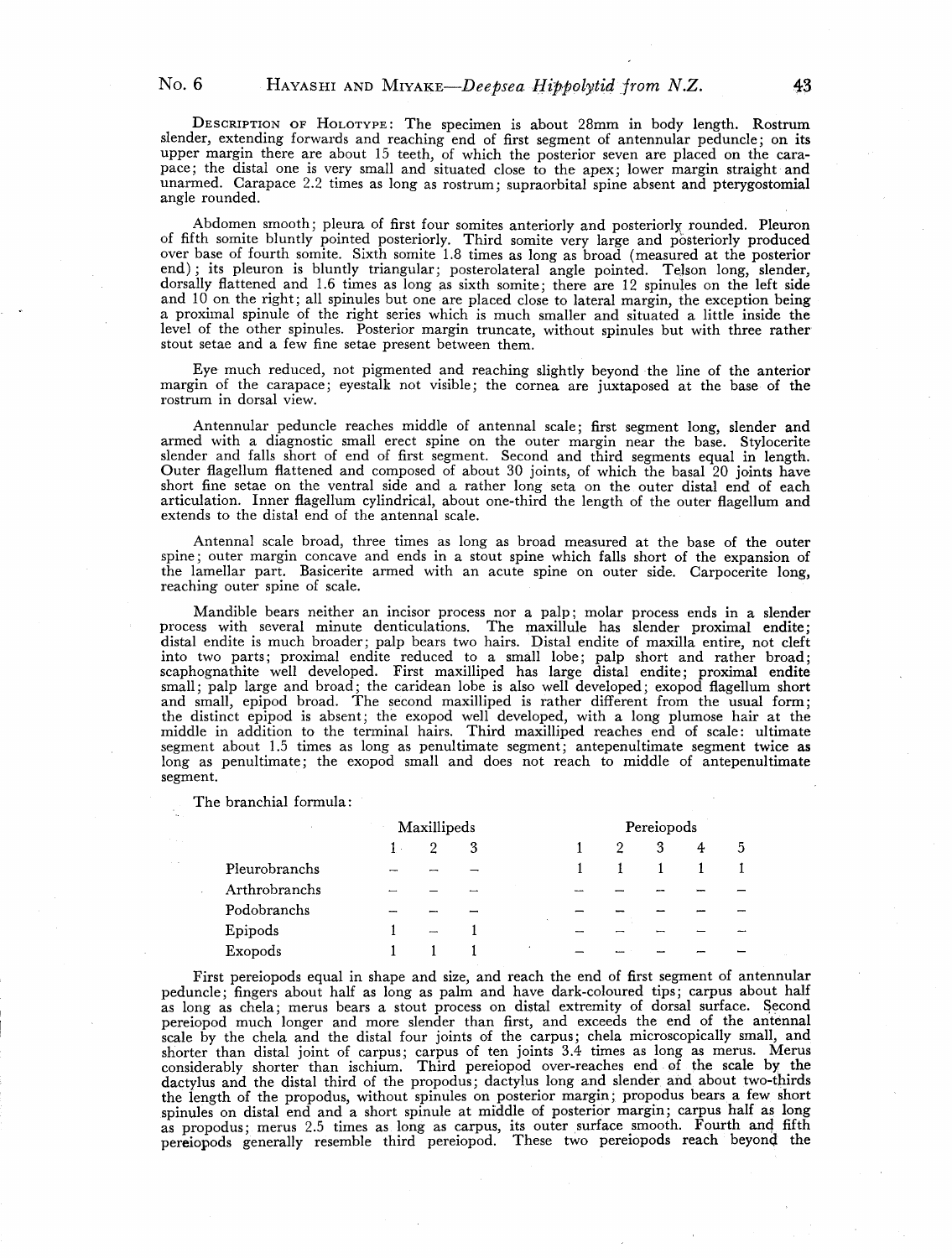

FIGS. 2-10.—*Bdthyhippolyte yaldwyni* n.gen., n.sp. *2,* carapace of paratype; 3, telson of holotype; 4, antennule of holotype; 5, antennal scale of holotype; 6, first pereiopod of allotype; 7, second pereiopod of allotype; 8, dactylus and propodus of fourth pereiopod of holotype; 9, endopod of first pleopod of allotype; 10, appendix interna and appendix masculina of second pleopod of allotype. Scale for Figs. 2-8 represent 1.0mm; those for Figs. 9 and 10 represent 0.1mm.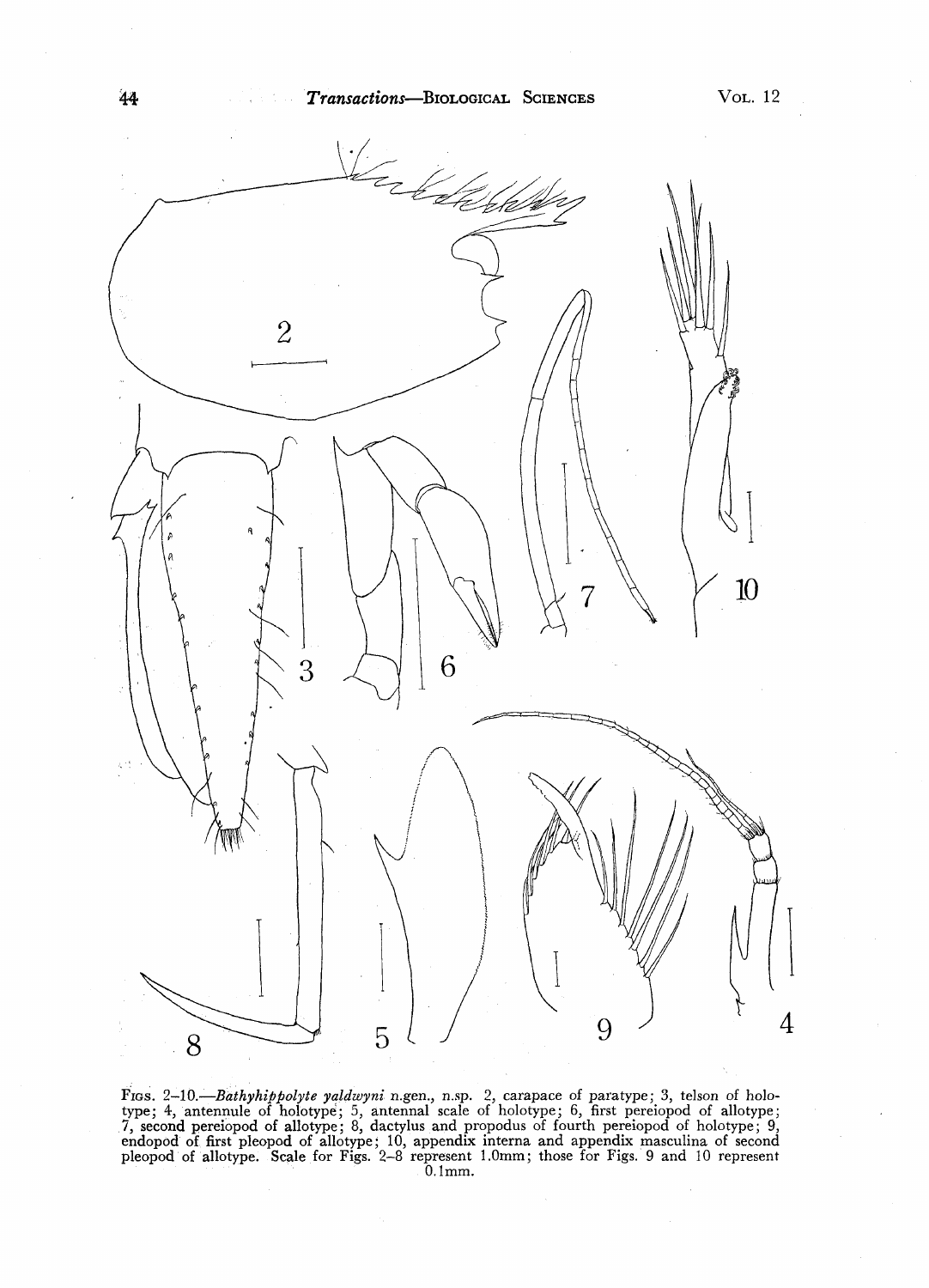antennal scale by each dactylus. Dactyli and propodi of last three pereiopods increase in length with their order, while the meri decrease in length. The carpi of these pereiopods are about equal in length.

Endopod of first pleopod reduced to a small triangular lobe, about one-third the length of the exopod. Second to fifth pleopods equally biramous; the endopods of these pleopods bear a short appendix, interna. Uropod slightly shorter than telson. Outer margin of exopod bears a small fixed spine near the base; outer distal margin not armed with any spinules and surrounded by fine setae only as in the outer distal margin of the endopod of uropod.



FIGS. 11-16.—Mouth-parts of *Bathyhippolyte yaldwyni* n.gen., n.sp., holotype. 11, mandible; 12, maxillule; 13, maxilla; 14, first maxilliped; 15, second maxilliped; 16, third maxilliped. Scales represent 0.5mm.

Eggs few, seven in number, and large,  $1.1 \times 1.5$ mm in diameter.

DESCRIPTION OF ALLOTYPE: The allotype, male, is much smaller than the holotype, 13.5mm in body length, but does not show any significant differences from the holotype. The rostrum bears eleven teeth on the upper margin, of which the posterior eight are placed on the carapace and no tooth on the lower margin. These rostral teeth are about equal size and rather larger than those of the holotype. The telson is armed with a series of 15 spinules on the left and 13 on the right, all the spinules being close to the lateral margin. The stout setae on the posterior margin of the telson are longer than in the holotype.

The first pleopod has a well-developed endopod, narrowed in the distal part to a slender appendix interna, of which the inner margin is rough but without any distinct retinacula. The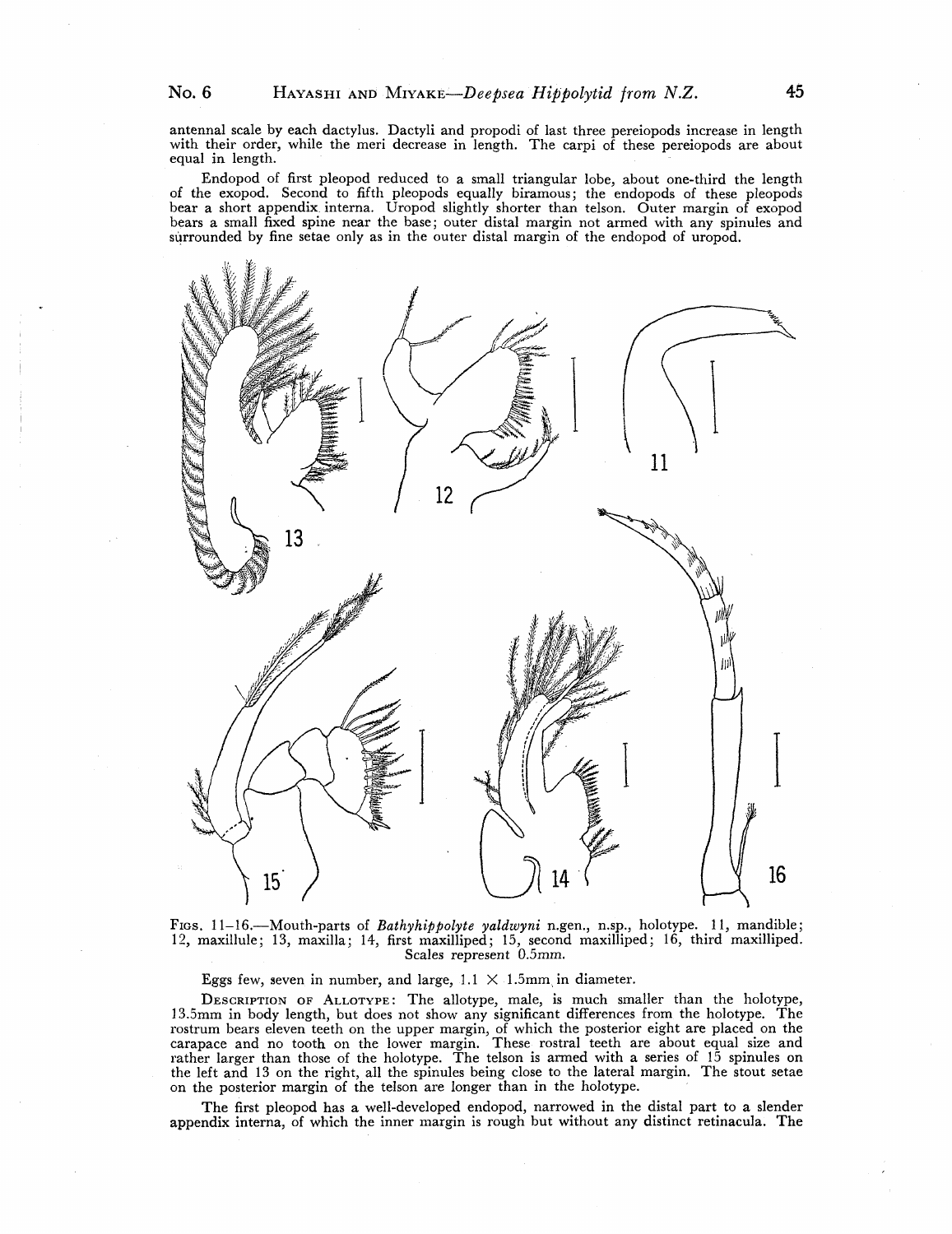second pleopod bears a large appendix masculina, which is stouter and longer than the appendix interna. Several strong setae are present at the tip of the appendix masculina and some small retinacula are on the appendix interna.

PARATYPE: The paratype is rather larger than the allotype but smaller than the holotype, 17mm in body length. It is essentially similar to the specimens described above.

The rostrum bears ten teeth on the upper margin, of which the last six are situated on the carapace. A single tooth is present on the lower margin, just below the foremost one of the upper series.

*Colour in life.* The following notes on the colour of the holotype were made by Dr Baba who found and sorted out this interesting specimen.

Body wholly pale yellowish brown; eyes orange; cardiac region of carapace and eggs yellow; contents of stomach visible as a black mass. This agrees with a short colour note made on the original label of the paratype by Dr Elizabeth Batham of the Portobello Marine Station as: " Warm yellow ".

RELATIONSHIP. Although the toothed rostrum, the subdivided carpus of the second pereiopod and the dark coloured tip of the chela of the first pereiopod indicate that *Bathyhippolyte* gen.nov. belongs to the family Hippolytidae, it is not easy to find the related genera within the family. According to Holthuis's keys (1947 and 1955), the new genus falls into the genus *Hippolysmata,* especially into subgenus *Lysmatella,* since it has a simple mandible, a multi-articulated carpus in the second pereiopod, a smooth carapace and abdomen, the presence of an exopod on the third maxilliped and no epipods on the pereiopods. However, it is readily distinguished from this littoral genus by the reduction of eyes, by the small spine on the first segment of the antennular peduncle, by the length of the antennular flagellum, by the spination of the telson, by the entire distal endite of the maxilla and by the well-developed endopod and caridean lobe of the first maxilliped.

The reduced eyes, which are one of the most peculiar characters of the new genus, recall an abyssal form. *Bythocaris* and *Cryptocheles* are known to be the deep sea genera of the family Hippolytidae. Six species of *Bythocaris,* however, have developed and pigmented eyes (Sars, 1912, and Holthuis, 1951), while the genus *Cryptocheles,* containing only one species, *C. pygmaea G.* O. Sars, reported from the west coast of Norway, has rather small and non-pigmented eyes (Sars, 1912), but its shape is entirely different from that of the new genus. The small spine on the first segment of the antennular peduncle is another peculiar character of the new genus, it is unique in the family. The spine is not placed on the base, of the stylocerite, as in some species of *Thor* and *Merhippolyte,* but on the outer margin of the peduncle proper just behind the stylocerite. The tail fan is different from the usual form. The telson bears a series of the lateral spinules, and the spine on the outer margin of the exopod of the uropod is situated near the proximal end. These features somewhat resemble those of *Cryptocheles.* 

Turning to the characters of the mouth-parts and gill formula, the distal endite of the maxilla is entire as in Sars's (1912) figure of *C. pygmaea* and not cleft into two lobes. As far as we know, this is the second record of a maxilla with an entire distal endite in the family Hippolytidae. Kemp (1914) described it as a peculiar feature of *Merguia oligodon,* but later (1925) he reported that this had been only an individual abnormality. The gills are rather reduced and show the same formula as in *Bythocaris* (Holthuis, 1951) and probably in *Cryptocheles.* In the latter, however, five pleurobranchs are placed on the third maxilliped and first four pereiopods, and the presence of the epipod on the third maxilliped is uncertain (Sars, 1912).

From the above discussion, the new genus superficially resembles the North Atlantic genus *Cryptocheles,* though it differs from this in having no incisor process on the mandible, a normally shaped chela on the first pereiopod, a slender and long second pereiopod, reduced eyes and a small spine on the first segment of the antennular peduncle.